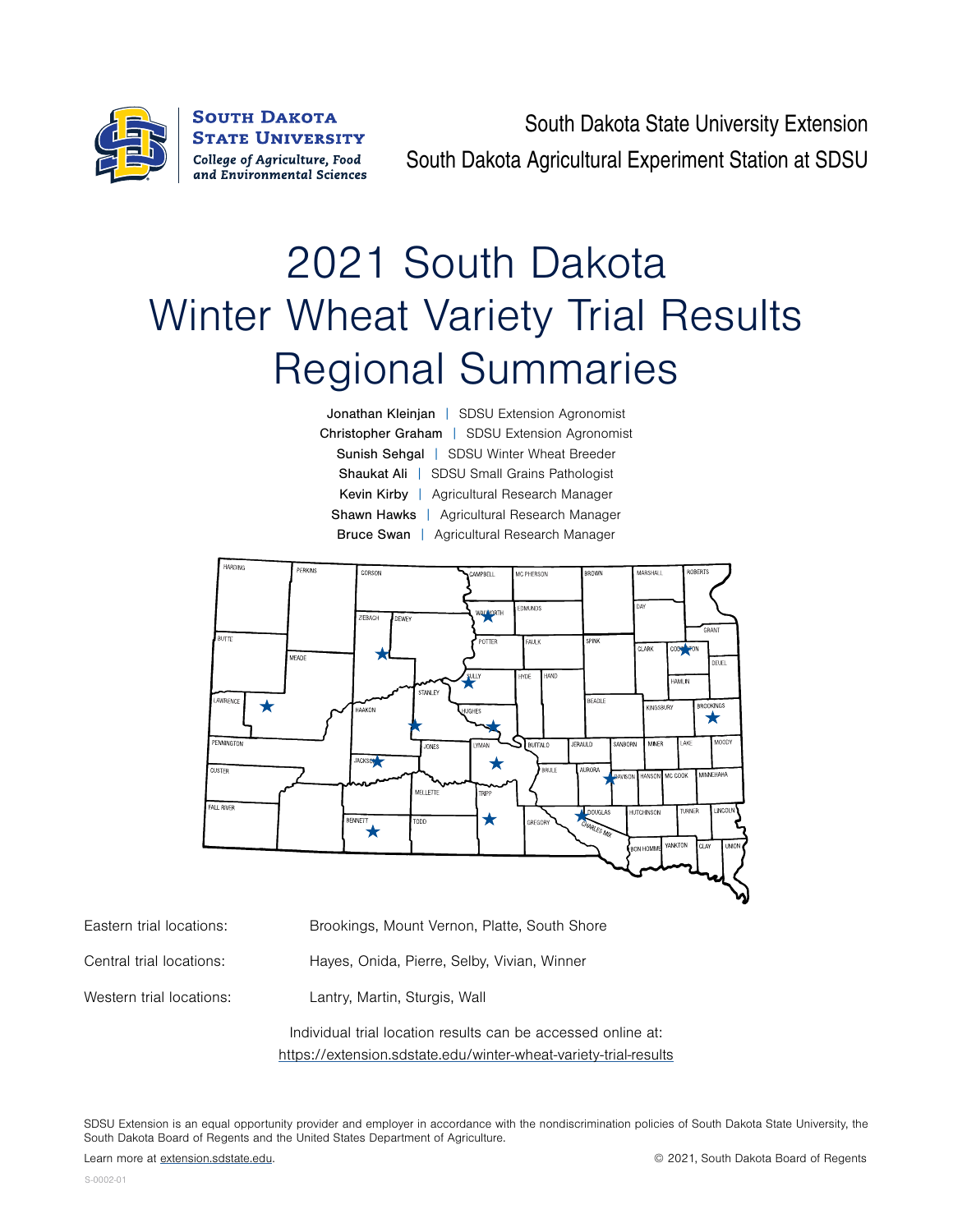

## 2021 South Dakota Winter Wheat Performance Trial Highlights

Jonathan Kleinjan | SDSU Extension Agronomist

There isn't much more stress that could have been thrown at the 2020-2021 winter wheat crop in South Dakota. Very dry conditions in the fall of 2020 resulted in delayed emergence until after October precipitation in many parts of the winter wheat production areas, which in turn resulted in very little fall growth. An open winter with an extremely cold snap in February raised concerns of winterkill. A late frost event in early May further raised concerns about the survival of the crop. Finally, severe drought conditions plagued most of the state throughout the 2021 growing season. On the upside, the dry conditions led to essentially no disease issues in 2021. Several acres of winter wheat were harvested for hay in western growing regions but in areas where grain harvest did occur, it progressed rapidly and produced yields that generally ranged from 20 – 80 bushel/acre.

Meridian Seeds was the sole new participant in the South Dakota State University (SDSU) Crop Performance Testing (CPT) winter wheat trials for 2020-2021. Several new CoAXium™ varieties were tested from four separate companies/ public programs. These varieties have a natural mutation that confers tolerance to Aggressor™ herbicide, providing a new grass control option for wheat producers.

SDSU CPT winter wheat trials in eastern South Dakota locations (Brookings, Mount Vernon, Platte and South Shore) yielded an average of 67 bu/acre, ranging from 47 bu/acre at Platte to 87 bu/acre in Brookings. Varieties yielding in the top third of the eastern South Dakota trials over three years (2019-2021) were SD Andes, Ideal, Winner, Oahe and Redfield. Promising new varieties for eastern locations tested for the first time in 2021 include Whistler and AP Clair.

Yields in central South Dakota (Hayes, Onida, Pierre, Selby, Vivian and Winner) averaged 69 bu/acre, ranging from 48 bu/acre at Vivian to 107 bu/acre at Pierre (irrigated). Data from Selby was not available at the time of this publication. Varieties yielding in the top third of the central South Dakota trials for 2019-2021 were Winner, WB4462, SY Wolverine, Overland and Draper. Promising new varieties for central locations tested for the first time in 2021 include AP Clair, AP Bigfoot, LCS Steel AX and Whistler.

Western South Dakota trial locations (Faith, Sturgis and Wall) had a good year, averaging 61 bu/acre, ranging from 39 bu/acre at Martin to 75 bu/acre at Wall. Sturgis data was not compiled due to a planting error. Varieties yielding in the top third over three years in the western trial locations were Winner, WB4462, SD Andes, Oahe and Draper. New varieties did not perform as well as those in trials for two or three years in the western regions of South Dakota.

The protein content of the crop was very good statewide, averaging 13.1%, 14.2% and 13.4% in eastern, central and western South Dakota, respectively. Detailed trial results, including yield, test weight, protein content, height and lodging (where measured) for each location are available at: [https://extension.sdstate.edu/winter-wheat-variety-trial-results.](https://extension.sdstate.edu/winter-wheat-variety-trial-results)

Consider as much performance information as possible when selecting a variety, and give more weight to information from trials close to home, as some varieties may be better suited to certain geographic areas. Also pay close attention to relative performance over many locations. This type of performance is an indication of "yield stability." Good yield stability refers to the ability of a variety exhibit high yield potential at many locations over years. For example, a variety that ranks in the upper 40% at all locations exhibits better yield stability than a variety that is number one for yield at one location but ranks in the lower 40% at some other locations. Performance over multiple years is also very important. Growing conditions in a single season may favor certain varieties, providing a poor representation of yield potential over time. For example, growing conditions in 2021 tended to favor later-maturing varieties and the absence of stripe rust allowed susceptible varieties to perform better than average. Varieties with a slow growth pattern in the fall also did not fare well in late-planted trial locations. A good rule of thumb is to plant 65%-75% of your acres to varieties with a proven track record (i.e. a good multi-year average) and plant the remaining 25%-35% to a promising new variety.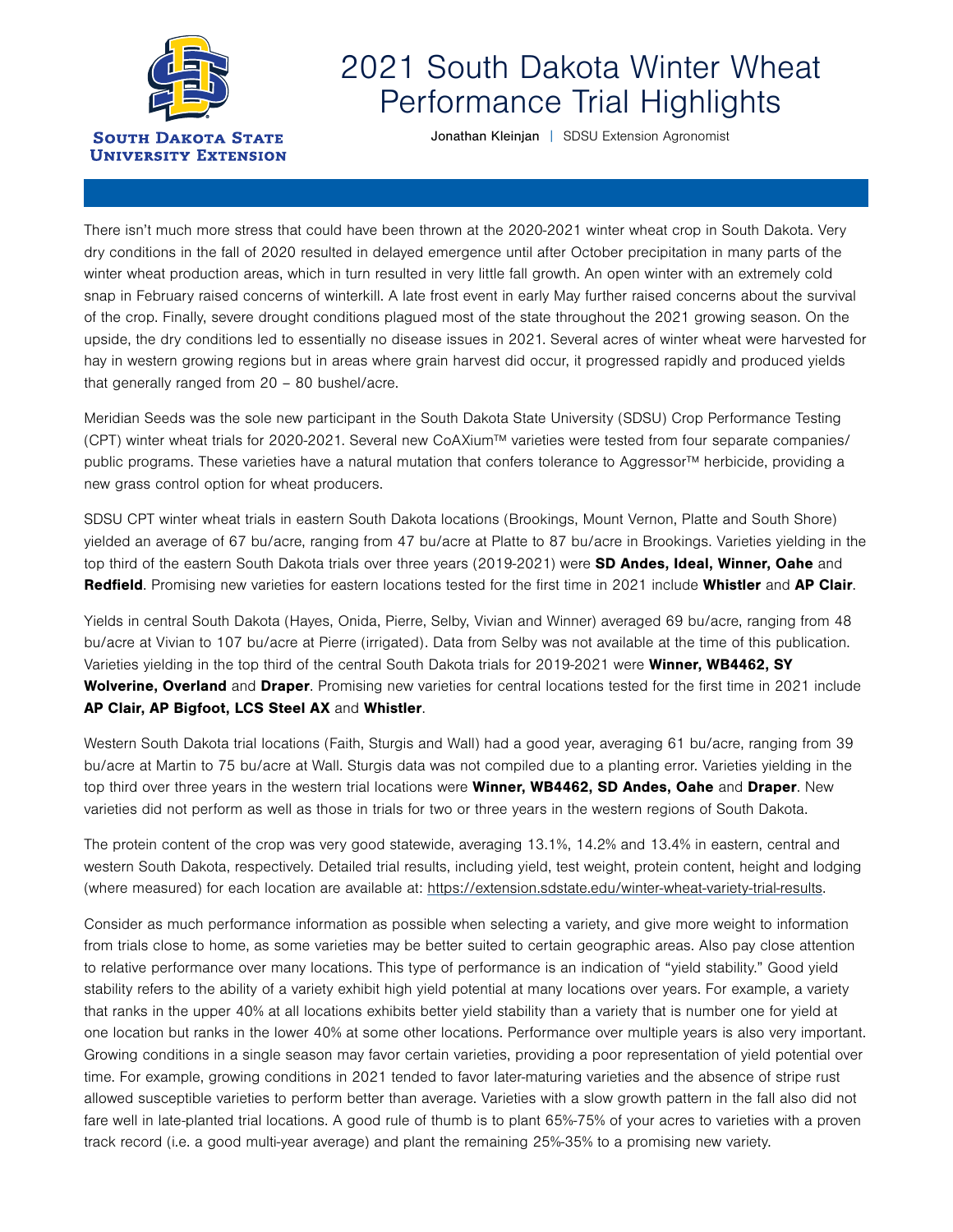It is important to remember that varieties may differ by 5 bu/acre or even more and still be statistically similar. This is due to inherent variability in the environment and the yield testing process. Varieties that are statistically similar to the top performing variety at each location can be calculated by subtracting the least significant difference (LSD) value from the top performing variety. The LSD is a statistic used to determine if varieties are truly different from one another.

The coefficient of variation (CV) listed at the bottom of each data column, which is often expressed as a percentage of a given trait mean, is a relative measure of the amount of test variation for that trait. Generally, in yield trials, a CV of 15% is considered acceptable and a CV of 10% or less indicates good quality data. Higher variability (and thus higher CVs) can be caused by several environmental factors, such as stand loss due to winterkill or drought, and reduces the ability to detect true differences between varieties.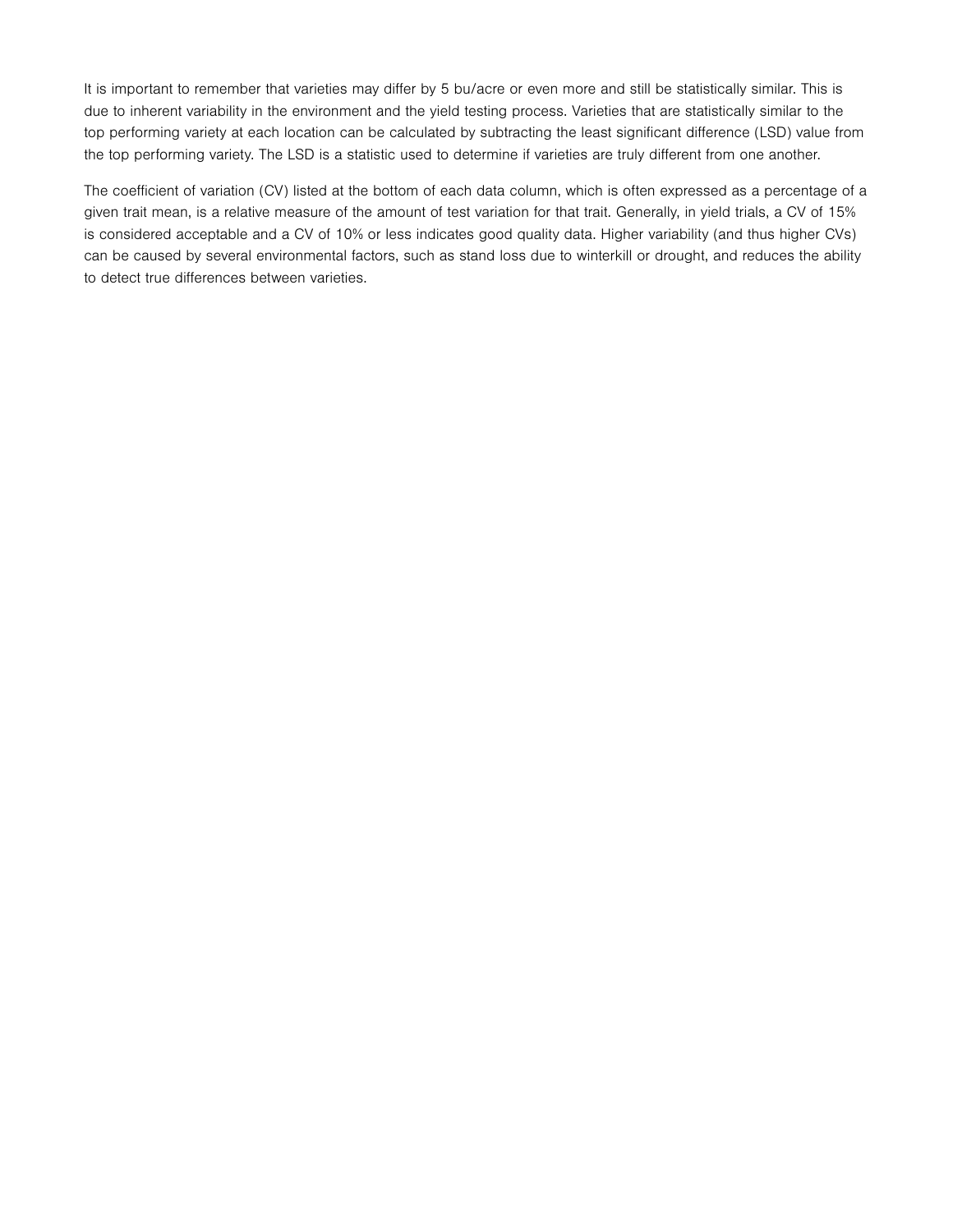

### 2021 South Dakota Winter Wheat Variety Trial Results Variety List

#### **SOUTH DAKOTA STATE UNIVERSITY EXTENSION**

Table 1. List of winter wheat varieties tested in 2019-20 along with origin, agronomic and grain quality characteristics.

|                      | <b>Testing and Origin</b>                     |                               |                                             |                           | <b>Agronomic Characteristics</b>            | <b>Grain Quality</b>  |                                       |                                |                            |
|----------------------|-----------------------------------------------|-------------------------------|---------------------------------------------|---------------------------|---------------------------------------------|-----------------------|---------------------------------------|--------------------------------|----------------------------|
| <b>Variety</b>       | <b>Years</b><br>tested in<br><b>SD trials</b> | Origin <sup>+</sup> -<br>Year | <b>Relative</b><br><b>Heading</b><br>(days) | <b>Height</b><br>(inches) | <b>Lodging</b><br><b>Score</b><br>$(1-5)$ § | <b>Winter</b><br>Hrd. | 2021<br><b>Test Wt.</b><br>$(lb/bu)*$ | 2021<br><b>Protein</b><br>(%)# | <b>Baking</b><br>Quality†† |
| AP 18AX              | $\overline{2}$                                | AP-18                         | $\mathbf{1}$                                | 27                        | 1.1                                         | Α                     | 59.5                                  | 13.5                           | (A)                        |
| AP Bigfoot           | new                                           | AP-20                         | $\overline{0}$                              | 27                        | 1.1                                         | Α                     | 60.0                                  | 13.6                           | (A)                        |
| <b>AP Clair</b>      | new                                           | AP-18                         | $\overline{4}$                              | 26                        | 1.0                                         | G                     | 60.4                                  | 13.5                           | (G)                        |
| Cowboy               | $5+$                                          | WY-12                         | $\overline{4}$                              | 28                        | 1.3                                         | $G-E$                 | 60.5                                  | 12.7                           | (A)                        |
| <b>CP7017AX</b>      | $\overline{c}$                                | <b>WU-20</b>                  | $\mathbf{1}$                                | 27                        | 1.2                                         | A                     | 59.9                                  | 12.8                           | (NR)                       |
| CP7050AX             | $\overline{c}$                                | <b>WU-20</b>                  | $-1$                                        | 27                        | 1.0                                         | G-E                   | 61.3                                  | 14.2                           | (NR)                       |
| CP7869               | new                                           | <b>WU-17</b>                  | $-2$                                        | 27                        | 1.3                                         | Α                     | 60.0                                  | 13.0                           | (NR)                       |
| CP7909               | $\overline{c}$                                | <b>WU-19</b>                  | $-2$                                        | 27                        | 1.6                                         | G                     | 60.0                                  | 13.2                           | (NR)                       |
| Crescent AX          | $\overline{2}$                                | <b>PG-18</b>                  | $\Omega$                                    | 28                        | 1.3                                         | A                     | 60.9                                  | 13.7                           | (G)                        |
| Draper               | $5+$                                          | SD-19                         | $\mathbf{1}$                                | 28                        | 1.1                                         | G-E                   | 59.8                                  | 13.7                           | G                          |
| <b>Expedition</b>    | $5+$                                          | <b>SD-02</b>                  | June 2                                      | 29                        | 1.4                                         | G                     | 60.7                                  | 14.1                           | G                          |
| Guardian             | $\overline{2}$                                | <b>PG-19</b>                  | $\overline{c}$                              | 29                        | 1.7                                         | G-E                   | 61.0                                  | 13.4                           | (G)                        |
| Ideal                | $5+$                                          | SD-11                         | 5                                           | 28                        | 1.0                                         | $G-E$                 | 60.9                                  | 13.4                           | $\overline{A}$             |
| Langin               | $5+$                                          | <b>PG-16</b>                  | $-1$                                        | 26                        | 1.6                                         | G                     | 60.2                                  | 12.8                           | (E)                        |
| <b>LCS Chrome</b>    | new                                           | $LCS-16$                      | 3                                           | 29                        | 1.0                                         | G                     | 60.3                                  | 14.2                           | (G)                        |
| <b>LCS Helix AX</b>  | $\overline{2}$                                | <b>LCS-20</b>                 | $\mathbf{1}$                                | 26                        | 1.3                                         | G                     | 61.5                                  | 12.9                           | (E)                        |
| <b>LCS Julep</b>     | new                                           | $LCS-20$                      | $\mathbf{1}$                                | 27                        | 1.1                                         | G                     | 62.5                                  | 14.1                           | (E)                        |
| <b>LCS Photon AX</b> | new                                           | <b>LCS-20</b>                 | $-1$                                        | 27                        | 1.0                                         | Α                     | 61.2                                  | 14.2                           | (E)                        |
| <b>LCS Steel AX</b>  | new                                           | $LCS-21$                      | $\overline{4}$                              | 28                        | 1.0                                         | A                     | 59.6                                  | 12.7                           | (NR)                       |
| MS Iceman            | new                                           | $MS-21$                       | $\overline{c}$                              | 26                        | 1.0                                         | A                     | 61.6                                  | 14.7                           | (A)                        |
| ND Noreen            | $\overline{2}$                                | <b>ND-20</b>                  | $6\phantom{1}6$                             | 30                        | 1.0                                         | E                     | 61.3                                  | 14.1                           | (A)                        |
| Oahe                 | $5+$                                          | SD-16                         | 3                                           | 32                        | 1.2                                         | $G-E$                 | 61.1                                  | 13.3                           | $\mathsf{A}$               |
| Overland             | $5+$                                          | <b>NE-07</b>                  | 3                                           | 29                        | 1.3                                         | $\mathsf E$           | 60.7                                  | 13.5                           | (A)                        |
| Redfield             | $5+$                                          | SD-13                         | $\overline{4}$                              | 27                        | 1.0                                         | Α                     | 60.5                                  | 14.1                           | G                          |
| SD Andes             | $\overline{4}$                                | <b>SD-20</b>                  | $\overline{4}$                              | 28                        | 1.0                                         | Ε                     | 61.4                                  | 13.3                           | $\overline{A}$             |
| SY 517 CL2           | $5+$                                          | AP-17                         | $\overline{2}$                              | 26                        | 1.0                                         | A                     | 61.7                                  | 14.0                           | (G)                        |
| SY Wolverine         | 3                                             | AP-19                         | $\mathbf{1}$                                | 26                        | 1.2                                         | $G-E$                 | 60.4                                  | 13.5                           | (G)                        |
| Thompson             | $5+$                                          | <b>SD-17</b>                  | $\overline{4}$                              | 30                        | 1.2                                         | $G-E$                 | 60.5                                  | 13.5                           | $\overline{A}$             |
| WB4309               | $\overline{c}$                                | <b>WB-19</b>                  | $\mathbf{1}$                                | 28                        | 1.3                                         | G-E                   | 59.9                                  | 13.6                           | (E)                        |
| WB4462               | $\overline{4}$                                | <b>WB-16</b>                  | $-1$                                        | 31                        | 1.5                                         | $G-E$                 | 60.4                                  | 13.4                           | (G)                        |
| Whistler             | new                                           | <b>PG-18</b>                  | $\overline{4}$                              | 30                        | 1.8                                         | G                     | 59.9                                  | 12.7                           | (G)                        |
| Winner               | $5+$                                          | SD-19                         | $\overline{c}$                              | 28                        | 1.1                                         | G-E                   | 60.4                                  | 13.3                           | G                          |
| <b>Trial Average</b> |                                               | $\sim$                        | ÷                                           | 28                        | 1.2                                         | L,                    | 60.6                                  | 13.5                           | $\Box$                     |

† AP, AgriPro; LCS, Limagrain Cereal Seeds; ND, North Dakota; NE, Nebraska (Husker Brand Genetics); MS, Meridian Seeds; PG, PlainsGold; SD, South Dakota; WB, WestBred; WU, Winfield United; WY, Wyoming; and – (Year of Release).

‡ Relative heading compared to Expedition (153 days Julian) in 2021.

§ Lodging score: 1, perfectly standing; to 5, completely flat; ¶ Winter hardiness: E, excellent; G, good; A, average; P, poor.

# Test weight (lbs/bu) and protein (%) as averaged from central and eastern SD testing sites.

†† Baking quality: E, excellent; G, good; A, acceptable; P, Poor. Note: SDSU does not perform baking quality analysis.

‡‡ Italics designate estimated ratings (X), based on information provided by entity that submitted the variety, NR - Not reported.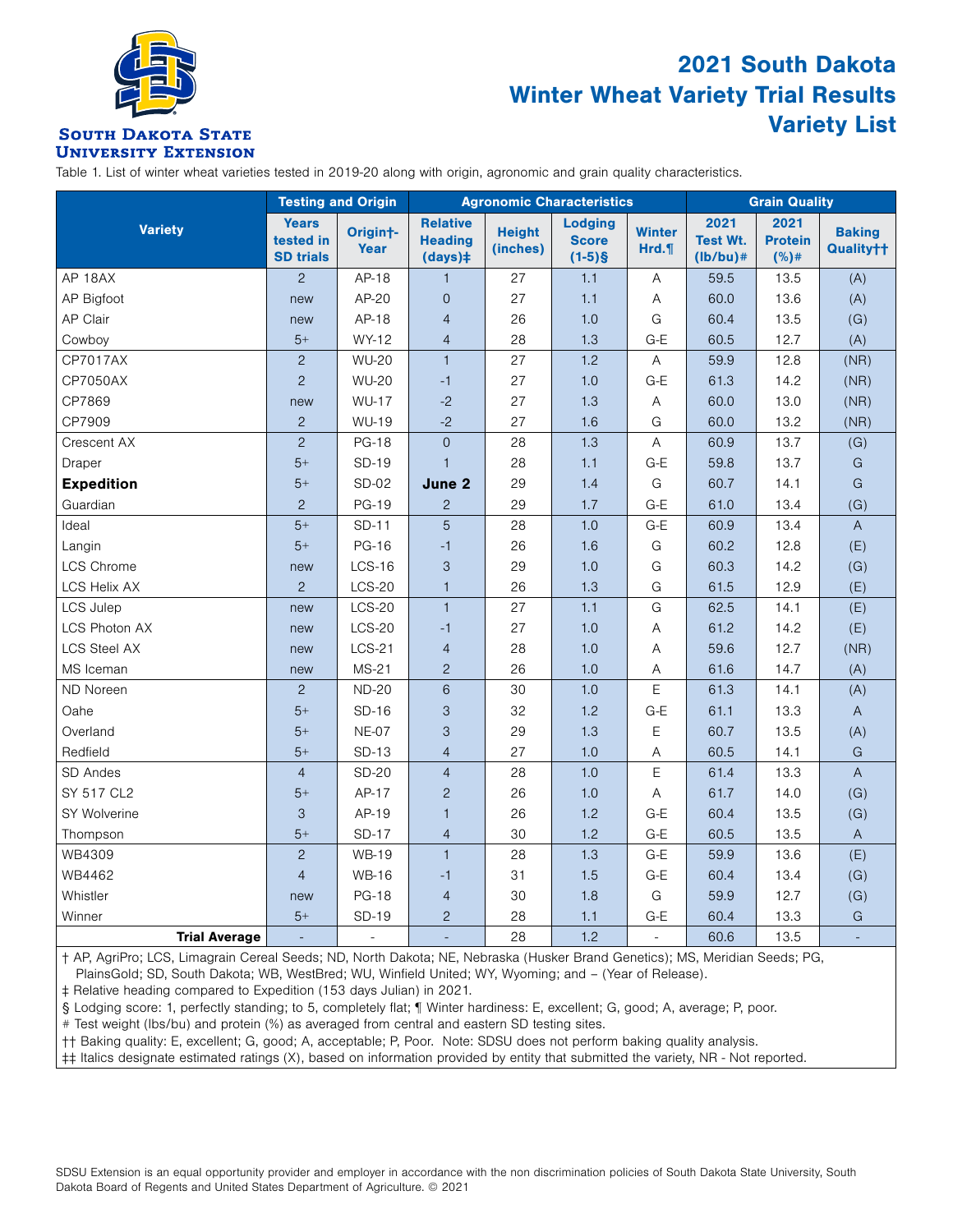

### 2021 South Dakota Winter Wheat Variety Trial Results Disease Ratings

#### **SOUTH DAKOTA STATE UNIVERSITY EXTENSION**

Table 2. Winter wheat variety disease ratings.

|                     | <b>Disease Ratingst</b> |                  |                          |                          |                 |                                        |                |  |  |  |  |
|---------------------|-------------------------|------------------|--------------------------|--------------------------|-----------------|----------------------------------------|----------------|--|--|--|--|
| <b>Variety</b>      | <b>Stripe Rust</b>      | <b>Stem Rust</b> | <b>Leaf Rust</b>         | <b>WSMV§</b>             | <b>Tan Spot</b> | <b>Bacterial</b><br><b>Leaf Streak</b> | FHB¶ (Scab)    |  |  |  |  |
| AP 18AX             | $\overline{c}$          | (NR)             | $\overline{7}$           | (4)                      | $\overline{7}$  | (5)                                    | $\overline{7}$ |  |  |  |  |
| AP Bigfoot          | (3)                     | (2)              | $\,$ 6 $\,$              | (4)                      | $\overline{7}$  | (3)                                    | 5              |  |  |  |  |
| AP Clair            | (R)                     | (S)              | 5                        | (NR)                     | 6               | (NR)                                   | 6              |  |  |  |  |
| Cowboy              | $\mathsf S$             | (MR)             | $6\phantom{1}$           | (S)                      | $\,6$           | 8                                      | $\overline{7}$ |  |  |  |  |
| <b>CP7017AX</b>     | (MR)                    | (R)              | $\overline{7}$           | (NR)                     | $\overline{7}$  | (MR)                                   | $\,$ 6 $\,$    |  |  |  |  |
| CP7050AX            | (R)                     | (S)              | $\,8\,$                  | (NR)                     | $\overline{7}$  | (MS)                                   | $\overline{5}$ |  |  |  |  |
| CP7869              | (R)                     | (R)              | $\,$ 6 $\,$              | (NR)                     | 5               | (MS)                                   | $\overline{7}$ |  |  |  |  |
| CP7909              | (S)                     | (MS)             | $\overline{\mathcal{I}}$ | (NR)                     | 6               | (NR)                                   | $\overline{7}$ |  |  |  |  |
| Crescent AX         | (4)                     | $(-)$            | $\overline{\mathcal{I}}$ | (2)                      | 6               | (NR)                                   | 6              |  |  |  |  |
| Draper              | MR-MS                   | MR-MS            | $\overline{7}$           | $\overline{\phantom{a}}$ | 5               | $\overline{7}$                         | $\overline{4}$ |  |  |  |  |
| <b>Expedition</b>   | $\mathbf S$             | $\mathsf{R}$     | $\,$ 6 $\,$              | S                        | $\,8\,$         | $\overline{7}$                         | $\overline{5}$ |  |  |  |  |
| Guardian            | (3)                     | (2)              | $\overline{7}$           | (1)                      | $\overline{7}$  | (NR)                                   | $\,$ 6 $\,$    |  |  |  |  |
| Ideal               | $\mathsf S$             | <b>MR</b>        | 5                        | S                        | $\overline{7}$  | 5                                      | 5              |  |  |  |  |
| Langin              | (MR)                    | (S)              | $\,$ 6 $\,$              | (MS)                     | $\overline{4}$  | $\overline{4}$                         | $\overline{5}$ |  |  |  |  |
| LCS Chrome          | (1)                     | (NR)             | $\,8\,$                  | (NR)                     | 5               | (NR)                                   | 5              |  |  |  |  |
| <b>LCS Helix AX</b> | (2)                     | (1)              | $\,8\,$                  | (1)                      | $\overline{7}$  | (NR)                                   | $\overline{4}$ |  |  |  |  |
| LCS Julep           | (2)                     | (4)              | $\overline{7}$           | (1)                      | 8               | (NR)                                   | 6              |  |  |  |  |
| LCS Photon AX       | (2)                     | (9)              | $\,8\,$                  | (3)                      | $\,8\,$         | (NR)                                   | $\,$ 6 $\,$    |  |  |  |  |
| <b>LCS Steel AX</b> | (7)                     | (9)              | $\,8\,$                  | (NR)                     | $\overline{7}$  | (NR)                                   | $\overline{7}$ |  |  |  |  |
| MS Iceman           | (7)                     | (5)              | 8                        | (NR)                     | $\,8\,$         | (NR)                                   | $\,$ 6 $\,$    |  |  |  |  |
| ND Noreen           | (MR)                    | (MR)             | $\overline{7}$           | NR‡‡                     | $\overline{7}$  | (R)                                    | $\overline{4}$ |  |  |  |  |
| Oahe                | <b>MR</b>               | MR-MS            | $\,$ 6 $\,$              | <b>MR</b>                | 5               | 5                                      | $\overline{4}$ |  |  |  |  |
| Overland            | $\mathsf S$             | <b>MR</b>        | $\overline{5}$           | <b>MS</b>                | $\overline{7}$  | 5                                      | 5              |  |  |  |  |
| Redfield            | MR-MS                   | <b>MR</b>        | $\overline{7}$           | S                        | $\overline{7}$  | 6                                      | $\overline{4}$ |  |  |  |  |
| SD Andes            | R-MR                    | (NR)             | $6\phantom{1}$           | (NR)                     | 6               | (NR)                                   | 5              |  |  |  |  |
| SY 517 CL2          | (6)                     | (3)              | $\,$ 6 $\,$              | (5)                      | $6\,$           | (5)                                    | 5              |  |  |  |  |
| SY Wolverine        | (6)                     | (2)              | $\overline{5}$           | (4)                      | $\,$ 6 $\,$     | (3)                                    | $\,$ 6 $\,$    |  |  |  |  |
| Thompson            | MR-MS                   | MR-MS            | 5                        | <b>MS</b>                | $\overline{7}$  | $\overline{7}$                         | $\overline{4}$ |  |  |  |  |
| WB4309              | $(MR\text{-}MS)$        | $(MR\text{-}MS)$ | $6\phantom{a}$           | (MS)                     | $\overline{7}$  | (MS)                                   | $\overline{7}$ |  |  |  |  |
| WB4462              | (S)                     | (NR)             | $\overline{5}$           | (S)                      | $\,8\,$         | (NR)                                   | $\,$ 6 $\,$    |  |  |  |  |
| Whistler            | (3)                     | (1)              | $\overline{5}$           | (2)                      | 6               | (NR)                                   | $\overline{7}$ |  |  |  |  |
| Winner              | <b>MS</b>               | <b>MR</b>        | $\,$ 6 $\,$              | $\overline{\phantom{a}}$ | $\overline{7}$  | $\overline{7}$                         | $\overline{4}$ |  |  |  |  |

† Disease ratings: R, resistant; MR, moderately resistant; MS, moderately susceptible; S, susceptible; or 1, most resistant to 9, most susceptible. Note: SDSU does not perform nursery screenings for all listed pathogens in each growing season.

§ Wheat Streak Mosaic Virus; ¶ Fusarium Head Blight

‡ Italics denote estimated rankings (X) based on information provided by the program that submitted the variety.

‡‡ NR - not reported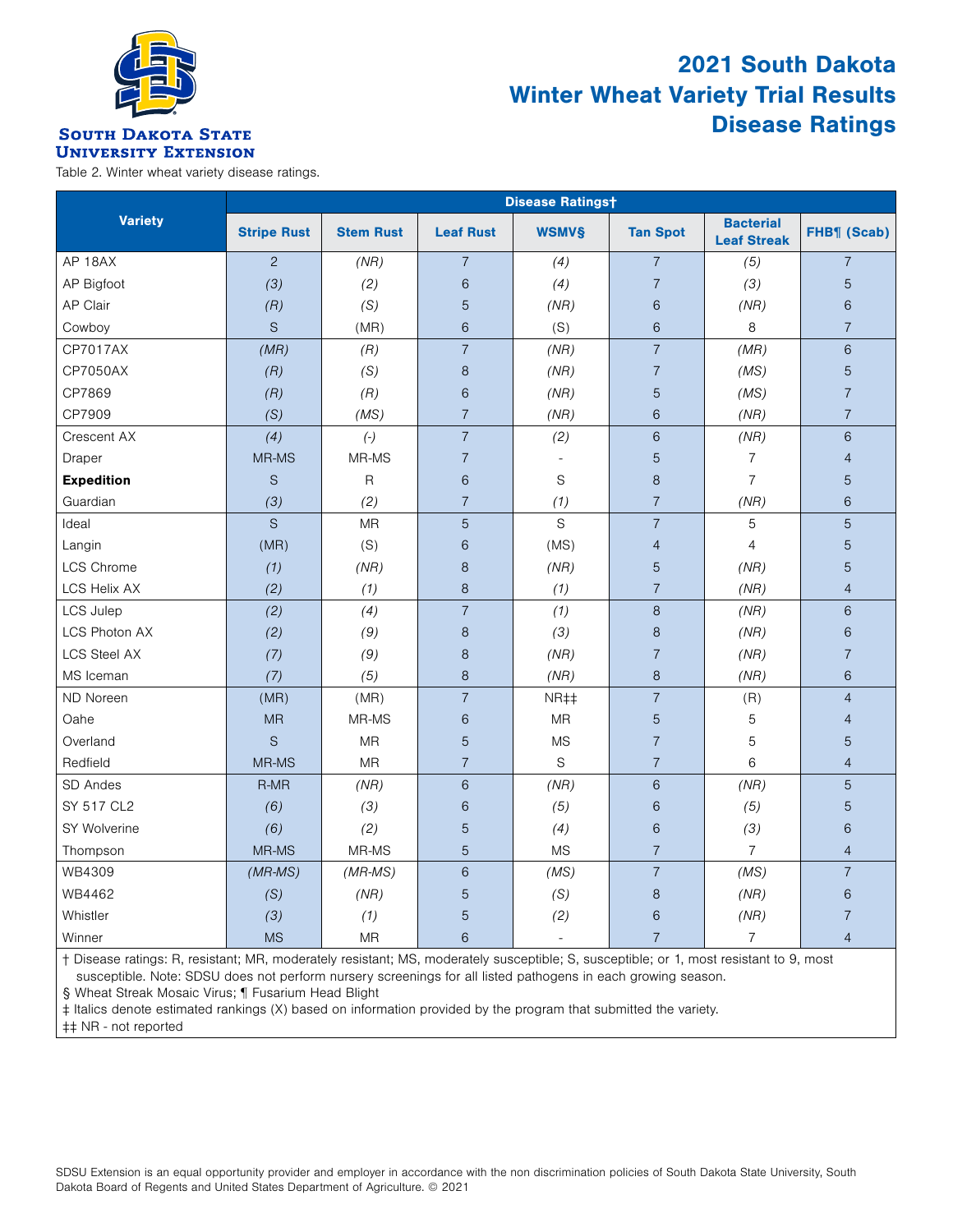

### 2021 South Dakota Winter Wheat Variety Trial Results Eastern Summary

#### **SOUTH DAKOTA STATE UNIVERSITY EXTENSION**

Table 3. 2019-2021 winter wheat variety performance trial results for testing sites in eastern South Dakota. Varieties ranking in the top third of each trial category are shaded light blue.

|                          | 2019                     | 2020                     |              | 2021           |                |                          | 2-year         |                          | 3-year                   |                          |                |
|--------------------------|--------------------------|--------------------------|--------------|----------------|----------------|--------------------------|----------------|--------------------------|--------------------------|--------------------------|----------------|
| <b>Variety</b>           | <b>Yield</b>             | <b>Yield</b>             | <b>Yield</b> | <b>Test Wt</b> | <b>Protein</b> | <b>Yield</b>             | <b>Test Wt</b> | <b>Protein</b>           | <b>Yield</b>             | <b>Test Wt</b>           | <b>Protein</b> |
|                          | (bu/a)                   | (bu/a)                   | (bu/a)       | $($ lbs $)$    | $\%$           | (bu/a)                   | $($ lbs $)$    | %                        | (bu/a)                   | (lbs)                    | %              |
| SD Andes                 | 61.6                     | 81.0                     | 71.8         | 61.4           | 12.6           | 76.4                     | 60.8           | 12.6                     | 71.5                     | 59.1                     | 12.5           |
| Ideal                    | 61.8                     | 78.3                     | 71.4         | 61.7           | 12.7           | 74.8                     | 60.3           | 12.6                     | 70.5                     | 58.4                     | 12.5           |
| Winner                   | 59.9                     | 81.2                     | 69.7         | 60.7           | 12.8           | 75.5                     | 60.2           | 12.6                     | 70.3                     | 58.4                     | 12.7           |
| Oahe                     | 65.5                     | 74.0                     | 70.8         | 61.5           | 12.9           | 72.4                     | 60.7           | 12.9                     | 70.1                     | 59.0                     | 12.9           |
| Redfield                 | 59.9                     | 78.0                     | 67.9         | 60.8           | 13.6           | 72.9                     | 60.1           | 13.3                     | 68.6                     | 58.3                     | 13.3           |
| WB4462                   | 54.4                     | 79.3                     | 70.0         | 61.2           | 12.7           | 74.7                     | 60.3           | 12.9                     | 67.9                     | 58.6                     | 13.0           |
| Cowboy                   | 55.8                     | 79.5                     | 68.2         | 60.7           | 12.1           | 73.8                     | 59.8           | 12.0                     | 67.8                     | 57.8                     | 12.1           |
| Thompson                 | 60.8                     | 73.5                     | 68.6         | 60.6           | 12.9           | 71.0                     | 60.2           | 12.8                     | 67.6                     | 58.4                     | 12.8           |
| Draper                   | 54.3                     | 79.5                     | 66.9         | 60.5           | 13.3           | 73.2                     | 59.5           | 13.0                     | 66.9                     | 57.8                     | 13.0           |
| Langin                   | 50.5                     | 78.2                     | 66.5         | 60.7           | 12.5           | 72.3                     | 60.0           | 12.4                     | 65.1                     | 58.0                     | 12.5           |
| Overland                 | 52.8                     | 74.7                     | 66.7         | 61.3           | 13.1           | 70.7                     | 60.7           | 13.0                     | 64.7                     | 58.9                     | 13.1           |
| SY Wolverine             | 31.2                     | 79.8                     | 69.0         | 60.5           | 13.1           | 74.4                     | 59.7           | 13.1                     | 60.0                     | 57.9                     | 13.1           |
| SY 517 CL2               | 45.0                     | 72.1                     | 57.9         | 61.7           | 13.6           | 65.0                     | 61.1           | 13.4                     | 58.3                     | 59.3                     | 13.4           |
| Expedition               | 39.7                     | 70.2                     | 59.5         | 61.2           | 13.7           | 64.9                     | 60.4           | 13.4                     | 56.5                     | 58.6                     | 13.5           |
| WB4309                   | ÷,                       | 76.9                     | 71.0         | 60.3           | 13.1           | 73.9                     | 59.6           | 13.5                     |                          |                          |                |
| Guardian                 | $\overline{\phantom{a}}$ | 77.7                     | 68.7         | 61.8           | 12.7           | 73.2                     | 61.1           | 12.6                     | $\sim$                   | $\sim$                   | $\overline{a}$ |
| <b>LCS Helix AX</b>      | $\overline{\phantom{a}}$ | 79.2                     | 65.6         | 61.5           | 12.4           | 72.4                     | 61.1           | 12.3                     | $\sim$                   | $\overline{a}$           |                |
| CP7017AX                 | ٠                        | 77.5                     | 66.8         | 60.2           | 12.4           | 72.1                     | 59.2           | 12.3                     |                          | ٠                        |                |
| CP7909                   |                          | 76.3                     | 64.7         | 61.0           | 12.8           | 70.5                     | 60.0           | 12.6                     |                          | ÷                        |                |
| ND Noreen                | $\overline{\phantom{a}}$ | 72.0                     | 68.5         | 61.1           | 13.4           | 70.2                     | 61.2           | 13.2                     | $\overline{\phantom{a}}$ | $\overline{\phantom{a}}$ |                |
| AP 18AX                  | $\overline{\phantom{a}}$ | 75.4                     | 64.0         | 60.0           | 13.0           | 69.7                     | 59.2           | 12.8                     | $\overline{\phantom{a}}$ |                          |                |
| Crescent AX              | $\overline{a}$           | 77.9                     | 60.8         | 60.9           | 13.3           | 69.3                     | 60.5           | 13.1                     |                          |                          |                |
| CP7050AX                 |                          | 70.1                     | 56.4         | 61.2           | 14.0           | 63.3                     | 60.9           | 14.1                     |                          |                          |                |
| Whistler                 | ä,                       | $\overline{\phantom{a}}$ | 72.6         | 61.0           | 12.0           | $\Box$                   |                |                          |                          | ٠                        |                |
| AP Clair                 | ÷.                       | ÷.                       | 71.4         | 60.5           | 13.0           | ÷.                       | ÷.             |                          |                          |                          |                |
| <b>LCS Steel AX</b>      |                          |                          | 68.4         | 59.4           | 12.1           |                          |                |                          |                          |                          |                |
| CP7869                   |                          | L,                       | 67.5         | 60.4           | 12.3           |                          |                |                          |                          |                          |                |
| AP Bigfoot               | ÷,                       | ٠                        | 66.9         | 60.5           | 13.2           | $\sim$                   |                |                          |                          | $\overline{\phantom{a}}$ |                |
| <b>LCS Julep</b>         | $\overline{a}$           | ä,                       | 64.1         | 62.6           | 13.6           | ٠                        |                | i.                       | ÷.                       |                          |                |
| LCS Chrome               | ۰                        | ۰                        | 61.4         | 60.3           | 13.8           | ٠                        |                | $\overline{\phantom{a}}$ |                          | ÷                        |                |
| MS Iceman                |                          | ٠                        | 60.2         | 62.0           | 14.1           | $\overline{\phantom{a}}$ | ÷.             | ÷,                       |                          | ÷,                       |                |
| LCS Photon AX            | L.                       | $\sim$                   | 57.2         | 61.0           | 13.9           | $\overline{\phantom{a}}$ | $\sim$         | ÷                        |                          | $\overline{\phantom{a}}$ |                |
| <b>Trial Average#</b>    | 51.3                     | 76.0                     | 66.8         | 61.0           | 13.1           | 72.0                     | 60.3           | 12.9                     | 66.3                     | 58.5                     | 12.9           |
| $LSD(0.05)$ <sup>+</sup> | 7.5                      | 2.2                      | 4.2          | 0.8            | 0.4            | 5.6                      | 1.1            | 0.5                      | 6.8                      | 0.8                      | 0.4            |
| C.V.%                    | 10.5                     | 4.6                      | 7.2          | 1.1            | 4.0            | 6.3                      | 1.4            | 4.6                      | 6.2                      | 1.3                      | 4.0            |

# Trial averages may include values from experimental lines that are not reported.

† Value required (≥LSD) to determine if varieties are significantly different from one another.

‡ C.V. is a measure of variability or experimental error, 15% or less is considered acceptable.

Note: Eastern trial sites include Brookings, Mount Vernon, Platte and South Shore.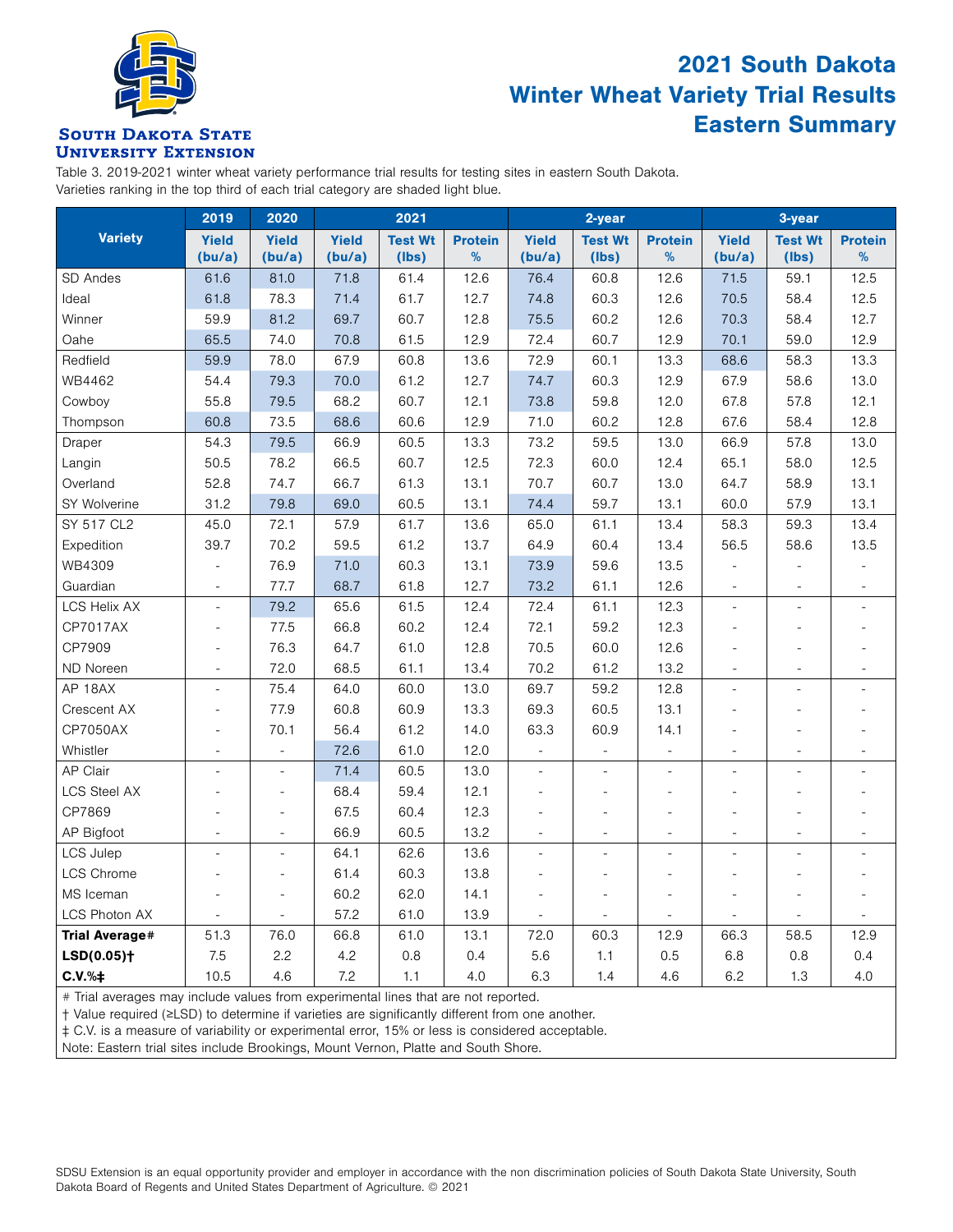

### 2021 South Dakota Winter Wheat Variety Trial Results Central Summary

#### **SOUTH DAKOTA STATE UNIVERSITY EXTENSION**

Table 4. 2019-2021 winter wheat variety performance trial results for testing sites in central South Dakota. Varieties ranking in the top third of each trial category are shaded light blue.

|                          | 2019                     | 2020                     |              | 2021           |                |                          | 2-year                   |                          | 3-year                   |                          |                          |
|--------------------------|--------------------------|--------------------------|--------------|----------------|----------------|--------------------------|--------------------------|--------------------------|--------------------------|--------------------------|--------------------------|
| <b>Variety</b>           | <b>Yield</b>             | <b>Yield</b>             | <b>Yield</b> | <b>Test Wt</b> | <b>Protein</b> | <b>Yield</b>             | <b>Test Wt</b>           | <b>Protein</b>           | <b>Yield</b>             | <b>Test Wt</b>           | <b>Protein</b>           |
|                          | (bu/a)                   | (bu/a)                   | (bu/a)       | $($ lbs $)$    | $\%$           | (bu/a)                   | (lbs)                    | $\%$                     | (bu/a)                   | (lbs)                    | $\%$                     |
| Winner                   | 76.9                     | 92.5                     | 74.4         | 60.1           | 13.8           | 83.4                     | 60.5                     | 13.2                     | 81.3                     | 60.3                     | 13.2                     |
| WB4462                   | 71.3                     | 90.7                     | 75.3         | 59.7           | 14.1           | 83.0                     | 60.3                     | 13.3                     | 79.1                     | 59.9                     | 13.2                     |
| SY Wolverine             | 72.2                     | 88.3                     | 76.3         | 60.4           | 13.8           | 82.3                     | 60.5                     | 13.3                     | 78.9                     | 60.1                     | 13.1                     |
| Overland                 | 75.1                     | 87.4                     | 73.3         | 60.1           | 13.9           | 80.4                     | 60.6                     | 13.3                     | 78.6                     | 60.3                     | 13.3                     |
| Draper                   | 73.5                     | 88.8                     | 72.3         | 59.0           | 14.1           | 80.6                     | 59.5                     | 13.5                     | 78.2                     | 59.4                     | 13.3                     |
| Ideal                    | 73.1                     | 88.7                     | 72.2         | 60.2           | 14.2           | 80.4                     | 60.5                     | 13.4                     | 78.0                     | 60.3                     | 13.2                     |
| Langin                   | 70.1                     | 89.3                     | 72.9         | 59.7           | 13.1           | 81.1                     | 59.8                     | 12.4                     | 77.5                     | 59.3                     | 12.4                     |
| Oahe                     | 74.1                     | 86.4                     | 70.1         | 60.7           | 13.7           | 78.2                     | 60.9                     | 13.2                     | 76.9                     | 60.9                     | 13.2                     |
| SD Andes                 | 72.8                     | 85.1                     | 71.8         | 61.4           | 14.0           | 78.4                     | 61.2                     | 13.3                     | 76.6                     | 60.9                     | 13.2                     |
| Thompson                 | 72.4                     | 81.3                     | 71.3         | 60.4           | 14.1           | 76.3                     | 60.6                     | 13.5                     | 75.0                     | 60.5                     | 13.5                     |
| Cowboy                   | 71.6                     | 84.4                     | 68.4         | 60.2           | 13.4           | 76.4                     | 60.2                     | 12.6                     | 74.8                     | 59.9                     | 12.5                     |
| Redfield                 | 71.1                     | 86.0                     | 64.1         | 60.3           | 14.7           | 75.1                     | 60.7                     | 13.8                     | 73.7                     | 60.2                     | 13.6                     |
| Expedition               | 64.6                     | 81.7                     | 65.0         | 60.3           | 14.5           | 73.3                     | 60.3                     | 13.7                     | 70.4                     | 60.0                     | 13.6                     |
| SY 517 CL2               | 65.1                     | 82.3                     | 62.4         | 61.8           | 14.4           | 72.3                     | 61.8                     | 13.6                     | 69.9                     | 61.4                     | 13.6                     |
| CP7017AX                 |                          | 92.3                     | 71.5         | 59.5           | 13.2           | 81.9                     | 59.9                     | 12.5                     | $\overline{a}$           |                          |                          |
| WB4309                   | $\overline{\phantom{a}}$ | 89.6                     | 73.4         | 59.6           | 14.1           | 81.5                     | 60.0                     | 13.5                     | $\overline{\phantom{a}}$ | $\overline{\phantom{a}}$ | $\overline{\phantom{a}}$ |
| Guardian                 | L.                       | 88.3                     | 73.3         | 60.2           | 14.0           | 80.8                     | 60.6                     | 13.3                     | $\overline{\phantom{a}}$ | ÷                        |                          |
| CP7909                   | ٠                        | 88.3                     | 69.3         | 59.1           | 13.6           | 78.8                     | 60.2                     | 12.7                     | ٠                        |                          |                          |
| <b>LCS Helix AX</b>      | ä,                       | 89.6                     | 66.5         | 61.5           | 13.5           | 78.0                     | 61.4                     | 12.7                     |                          |                          |                          |
| AP 18AX                  | $\overline{\phantom{a}}$ | 88.2                     | 67.8         | 59.1           | 13.9           | 78.0                     | 59.5                     | 13.0                     | $\overline{\phantom{a}}$ | $\overline{\phantom{m}}$ |                          |
| Crescent AX              | $\overline{\phantom{0}}$ | 88.9                     | 62.3         | 60.9           | 14.2           | 75.6                     | 61.1                     | 13.1                     | $\overline{\phantom{a}}$ |                          |                          |
| CP7050AX                 |                          | 81.9                     | 62.6         | 61.5           | 14.4           | 72.3                     | 61.8                     | 13.7                     |                          |                          |                          |
| ND Noreen                | ÷,                       | 80.2                     | 62.7         | 61.4           | 14.8           | 71.4                     | 61.6                     | 14.0                     |                          |                          |                          |
| AP Clair                 | ٠                        | ÷,                       | 73.4         | 60.2           | 14.1           |                          |                          | $\overline{\phantom{a}}$ | ٠                        |                          |                          |
| AP Bigfoot               |                          | $\overline{a}$           | 72.9         | 59.5           | 14.1           | $\overline{\phantom{a}}$ |                          | $\sim$                   |                          |                          |                          |
| <b>LCS Steel AX</b>      |                          | $\overline{a}$           | 72.7         | 59.8           | 13.3           |                          |                          |                          |                          |                          |                          |
| Whistler                 |                          | $\overline{\phantom{a}}$ | 72.7         | 58.8           | 13.5           |                          |                          | $\overline{\phantom{a}}$ |                          |                          |                          |
| <b>LCS Julep</b>         |                          | $\overline{\phantom{a}}$ | 69.3         | 62.4           | 14.6           |                          |                          |                          |                          |                          |                          |
| MS Iceman                |                          | ÷,                       | 69.2         | 61.2           | 15.2           | $\overline{a}$           | $\overline{\phantom{a}}$ | L.                       |                          |                          |                          |
| CP7869                   |                          | $\overline{\phantom{a}}$ | 67.2         | 59.6           | 13.7           |                          | $\overline{\phantom{a}}$ | ÷,                       |                          |                          |                          |
| LCS Chrome               |                          | $\overline{\phantom{a}}$ | 67.0         | 60.2           | 14.7           | $\overline{\phantom{a}}$ | $\overline{\phantom{a}}$ | $\overline{\phantom{a}}$ |                          |                          |                          |
| <b>LCS Photon AX</b>     | ÷.                       | ÷,                       | 62.0         | 61.5           | 14.5           | $\overline{a}$           |                          |                          |                          |                          |                          |
| <b>Trial Average#</b>    | 70.9                     | 86.4                     | 69.2         | 60.3           | 14.2           | 78.4                     | 60.6                     | 13.3                     | 76.4                     | 60.3                     | 13.2                     |
| $LSD(0.05)$ <sup>+</sup> | 2.9                      | 2.9                      | 5.7          | 0.5            | $0.8\,$        | 5.5                      | 0.8                      | 0.4                      | 3.6                      | 0.5                      | 0.3                      |
| $C.V.$ % $\ddagger$      | 7.3                      | 5.9                      | 8.2          | 1.2            | 4.2            | 6.8                      | 1.2                      | 3.9                      | 6.8                      | 1.3                      | 3.9                      |

# Trial averages may include values from experimental lines that are not reported.

† Value required (≥LSD) to determine if varieties are significantly different from one another.

‡ C.V. is a measure of variability or experimental error, 15% or less is considered acceptable.

Note: Central trial sites include Hayes, Onida, Pierre, Selby, Vivian and Winner.